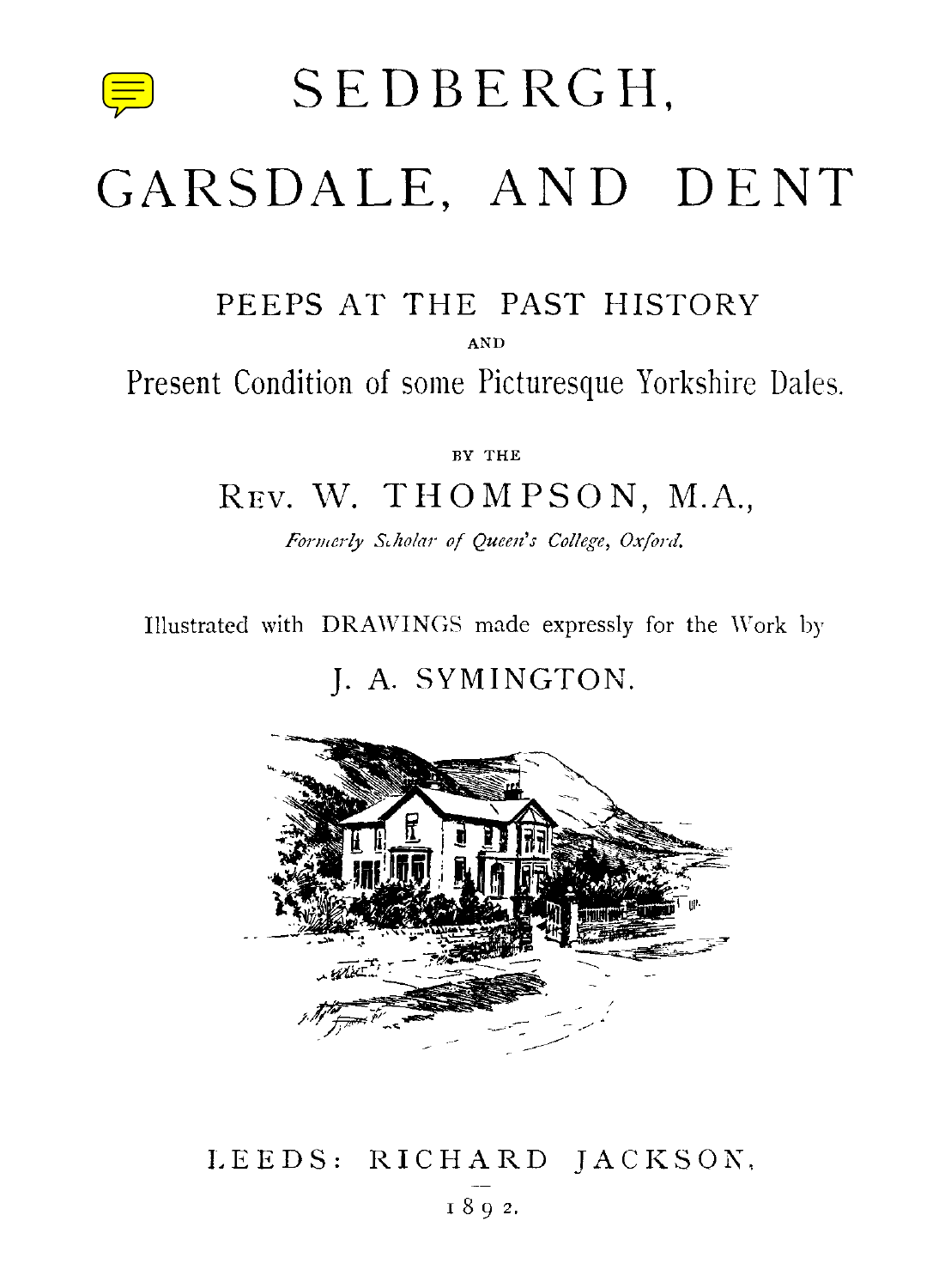## PREFACE.

**1** features, and the leading features only, of an ancient<br>and interesting parish—to concentrate in a single focus THE aim of the following pages is to indicate the leading and interesting parish—to concentrate in a single focus whatever is most noteworthy respecting its history, scenery, institutions, worthies, and present condition. So many things, which for generations have been associated with our parochial life, are changing, or have changed recently, that the time seems opportune for putting them on record, before the existence of the old is entirely merged and forgotten in the new.

A limited space is an effectual bar to prolixity ; and though I have overstepped the bounds originally assigned, I have been obliged to exclude many details which seemed to possess a fair title for admission. This will explain why, in the case of documents which are usually set forth in full, I have contented myself with a summary, an extract, or an allusion. I have, however, taken some account of all matters of primary and general interest which have come under my notice; and I trust that an intimate acquaintance with the locality has enabled me to select and combine judiciously, to correct occasionally, and to add something of my own invariably.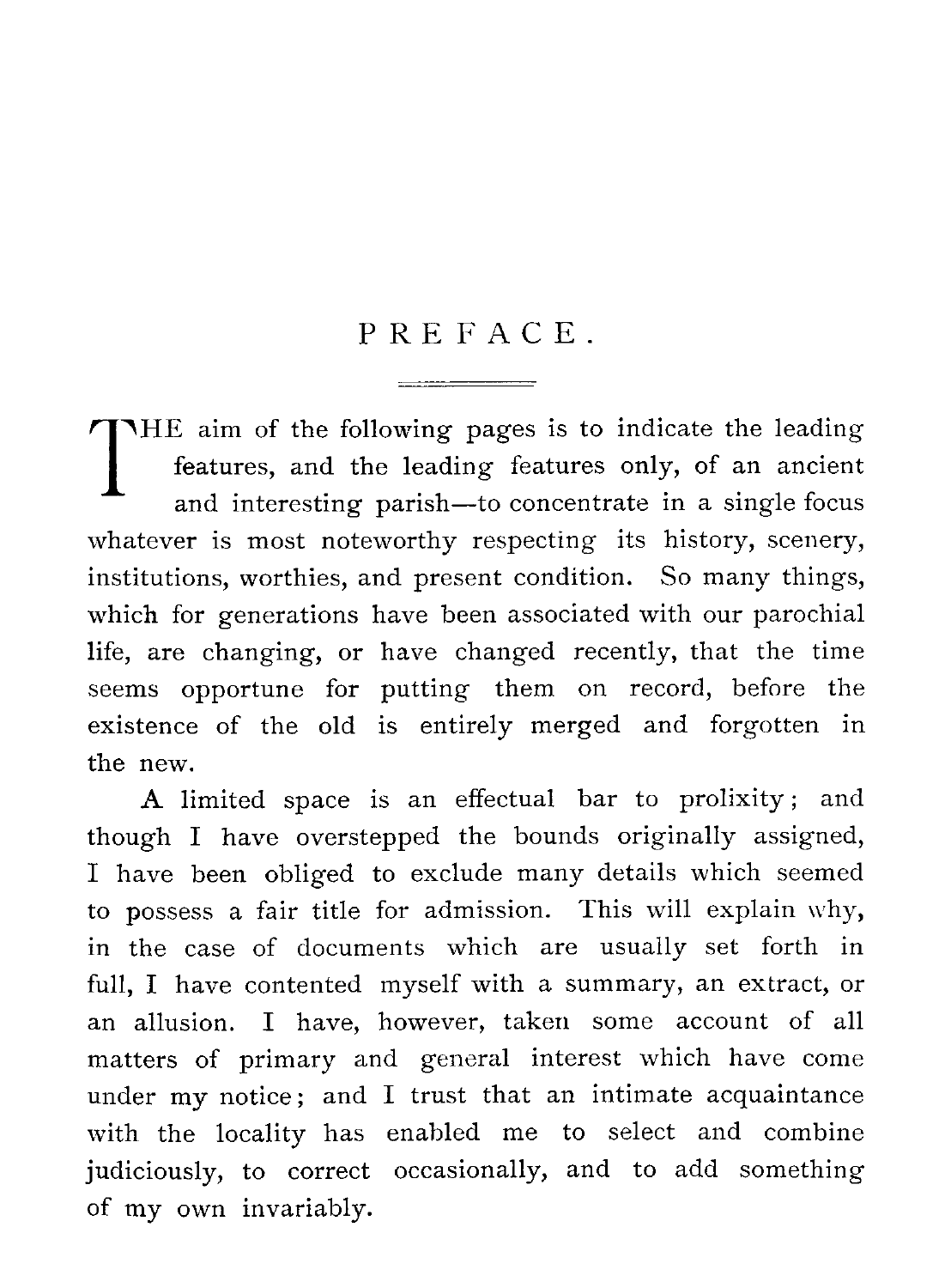Dr. WHITAKER'S " Richmondshire" is avowedly the basis of the early history of the Church, the School, and the Manor. In the case of the School, Miss PLATT, while writing her " History of the Parish and Grammar School of Sedbergh," had unrestricted access to the Governors' papers, and it would have been superfluous for me to undertake afresh an examination which she had already accomplished so carefully. I have, therefore, in my account of some of the Masters, been greatly indebted to her labours—a circumstance of which I desire to make the fullest acknowledgment. Over ground thus pre-occupied I have, however, stepped with a light foot, treating the subject from my own point of view, and in accordance with my own plan, and leaving behind me a multitude of documents and details undisturbed and intact.

In respect of the Churches at Sedbergh and Dent, I have had the benefit of a perusal of the Reports of official members of the Society for the Protection of Ancient Buildings, and these have been valuable in a province with which I have no special acquaintance; but the restoration of both Churches since the Reports were written, has brought to light several additional features, which I have duly noticed.

Many friends, by loan of books or by answers to inquiries, have lightened my task; and I may, in this connection, thank Miss SEDGWICK for the use of a copy of Whitaker's " Richmondshire;" and Mr. W. P. BOUSTEAD—the enviable owner of " Sadda's bergh"— for the scarcely less indispensable "Memorial" by Prof. SEDGWICK. The Vicar of Sedbergh, the Rev. E. W. SOUTH, courteously granted me access to the registers at all times. Mr. T. DOVER kindly furnished me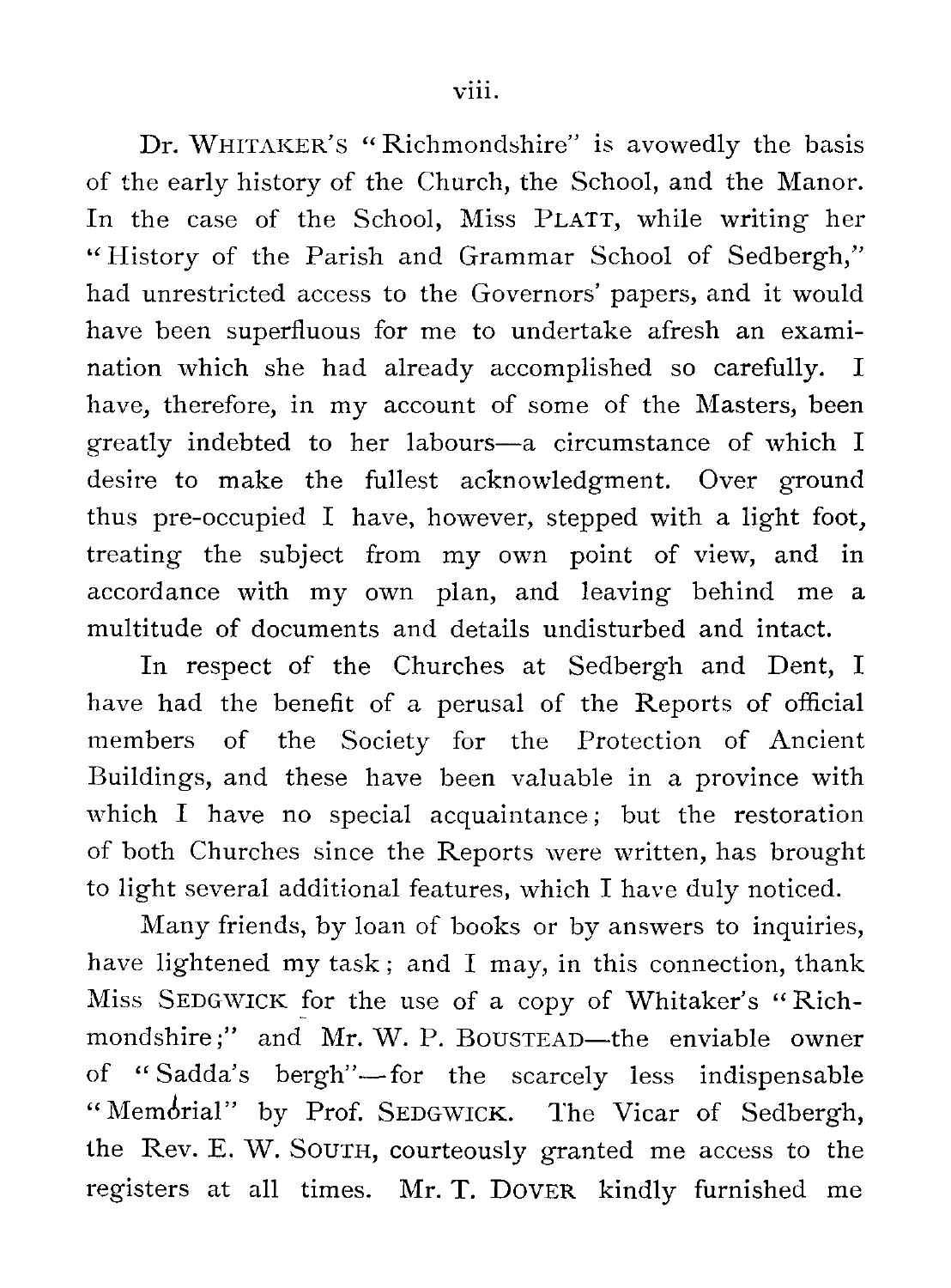with a notice of the origin of manufactures at Sedbergh; and Mr. J. IVESON had in his possession a sketch of the old Market Cross, which has been useful. The Rev. D. T. ALLTON and Mr. A. INMAN obligingly communicated some information concerning Garsdale ; and Mr. W. NIXSON did the same in respect of Dent-head. But it is to Mr. W. ROBINSON, of Sedbergh, that I am chiefly indebted, for the use of old documents which have helped me to illustrate the social history of the parish ; and my old friend Mrs. WATSON also contributed in the same direction.

Other obligations, of various kinds, are acknowledged in the text as they occur.

Slips and inaccuracies, which seem almost inseparable from works of this kind, I am not so sanguine as to suppose that I have entirely avoided ; but I have striven hard to do so, and I trust they will be found few and far between, and of no great importance.

I have appended to the Index a Glossary of Dialect Words unexplained in the text, which, though familiar to natives, are elsewhere among the " things not generally known."

The work has been to me, in a great measure, a labour of love ; and I shall be well satisfied if the united endeavours of pen and pencil should be deemed not altogether unworthy of the subject.

W. THOMPSON.

GULDREY LODGE, SEDBERGH, *November, 1891.*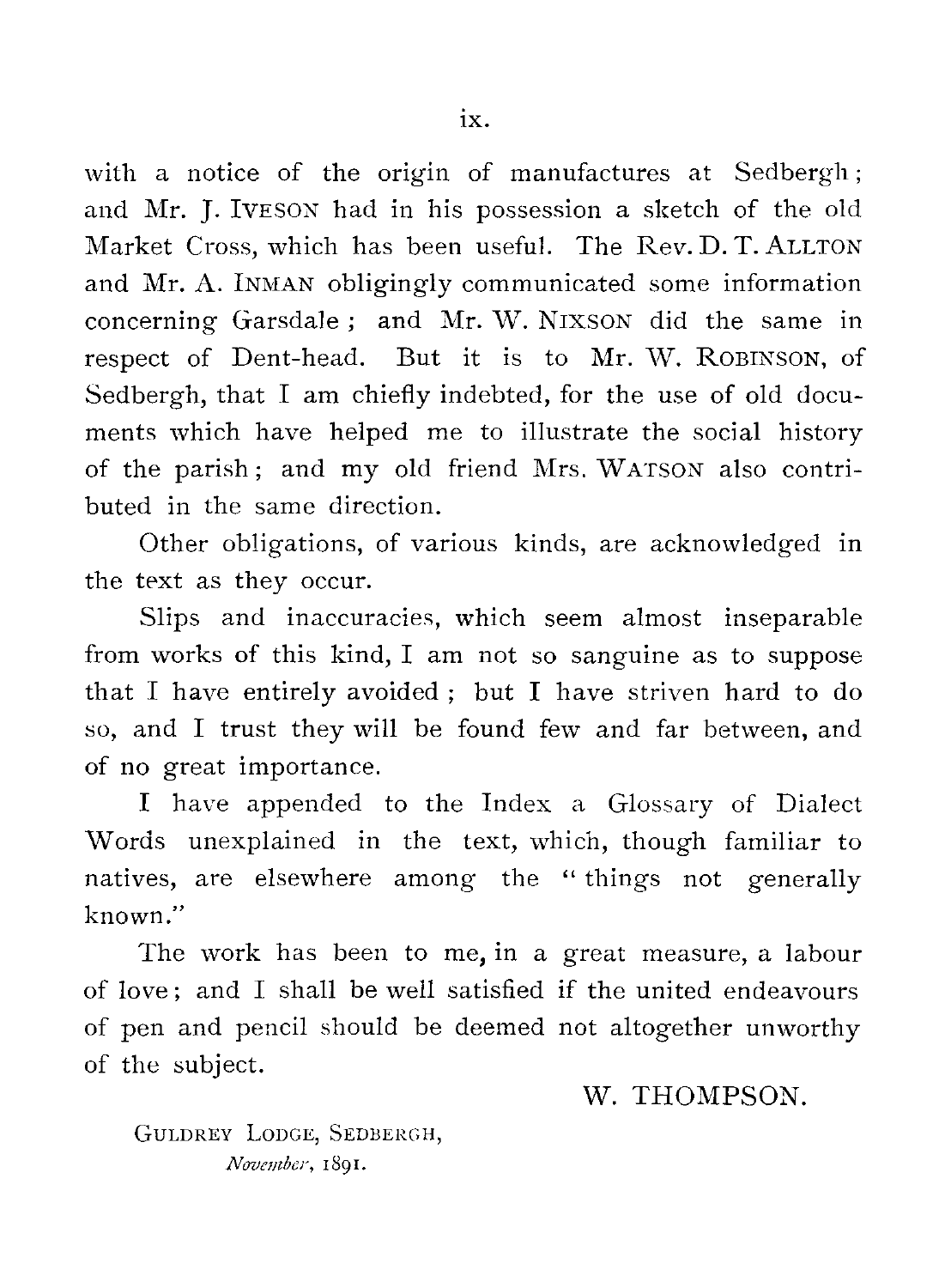

## LIST OF ILLUSTRATIONS.

|          | LIST OF ILLUSTRATIONS.                                                                                                                                                                                                                         |                            |                  |
|----------|------------------------------------------------------------------------------------------------------------------------------------------------------------------------------------------------------------------------------------------------|----------------------------|------------------|
|          | ನು ಆರ್. <del>ಇಲ್</del> ಲಾಂ                                                                                                                                                                                                                     |                            | PAGE             |
| Ι.       |                                                                                                                                                                                                                                                |                            |                  |
| 2.       | Vignette-Disused Doorway, Old Grammar School                                                                                                                                                                                                   |                            |                  |
| 3.       | Castlehaw Tower  31                                                                                                                                                                                                                            |                            |                  |
| 4.       | $\ldots$ $\ldots$ $\ldots$ $\ldots$ $\ldots$ $\ldots$ $\ldots$ $\ldots$ $\ldots$ $\ldots$ $\ldots$ $\ldots$ $\ldots$ $\ldots$<br>Ingmire Hall                                                                                                  |                            |                  |
| .5.      | Old Friends' Meeting-house, Brigflatts and all the contract of the contract of the contract of the contract of the contract of the contract of the contract of the contract of the contract of the contract of the contract of                 | $\sim 10^{-1}$             | 6q               |
| 6.<br>7. |                                                                                                                                                                                                                                                | $\cdots$                   | 72               |
| 8.       | <i>Vignette</i> —Rev. G. Platt<br>and the state of the state of                                                                                                                                                                                | and the state of the state | 74<br>77         |
| 9.       | The Parish Church, Sedbergh-Exterior                                                                                                                                                                                                           |                            | QI               |
| 10.      | $\overline{\phantom{a}}$<br>$\cdot$ .                                                                                                                                                                                                          |                            | 102              |
| 11.      | The Old Grammar School, Sedbergh                                                                                                                                                                                                               |                            | $\therefore$ 137 |
| 12.      | $\label{eq:2} \mathcal{L}^{\text{max}}_{\text{max}}(\mathbf{r},\mathbf{r}) = \mathcal{L}^{\text{max}}_{\text{max}}(\mathbf{r},\mathbf{r},\mathbf{r})$                                                                                          | $\mathbf{r}$ .             | 140              |
| 13.      | Salmon Leap, Howgill Bridge  . Opposite p. 148                                                                                                                                                                                                 |                            |                  |
| 14.      |                                                                                                                                                                                                                                                |                            | 159              |
| 15.      | New School                                                                                                                                                                                                                                     |                            |                  |
| 16.      |                                                                                                                                                                                                                                                |                            | 163              |
| 17.      | Stone Hall: An old-fashioned Statesman's House    185                                                                                                                                                                                          |                            |                  |
| 18.      |                                                                                                                                                                                                                                                |                            | 194              |
| 19.      |                                                                                                                                                                                                                                                |                            |                  |
| 20.      | View up Cautley<br>$\mathcal{A}$ and $\mathcal{A}$ is a second contribution of the second contribution $\mathcal{A}$                                                                                                                           |                            | 197              |
| 21.      | Cautley Spout                                                                                                                                                                                                                                  |                            |                  |
| 22.      | Hebblethwaite Hall<br>$\mathcal{L}(\mathcal{A})$ and $\mathcal{L}(\mathcal{A})$ is a subset of the set of the set of the $\mathcal{L}(\mathcal{A})$                                                                                            |                            | 201              |
| 23.      | Thorns Hall<br>$\mathcal{A}$ and $\mathcal{A}$ are the set of the set of the set of $\mathcal{A}$<br>$\Delta \sim 100$                                                                                                                         |                            | $\therefore$ 203 |
| 24.      | Hill Top, Sedbergh<br>$\mathcal{O}(\mathcal{O}(10^6) \times 10^{10} \mathrm{G})$ . The contribution of the contribution                                                                                                                        |                            | 205              |
| 25.      | Weavers' Yard<br>and the second contract of the second contract of the second contract of the second contract of the second contract of the second contract of the second contract of the second contract of the second contract of the second | $\sim 10^{-1}$             | 207              |
| 26.      |                                                                                                                                                                                                                                                |                            | 208              |
| 27.      | Birks Mill<br>$\mathcal{L}^{\mathcal{L}}$ and the contribution of the contribution of the contribution of $\mathcal{L}^{\mathcal{L}}$<br>$\sim 10^{-1}$                                                                                        |                            | .200             |
| 28.      |                                                                                                                                                                                                                                                |                            |                  |
| 20.      | Lord's Dub<br>الموارد والموارد والموارد والموارد والموارد والموارد والموارد                                                                                                                                                                    |                            | 211              |
| $30-$    | Howgill Church        215                                                                                                                                                                                                                      |                            |                  |
| 3I.      |                                                                                                                                                                                                                                                |                            | 221              |
| 32.      | A Peep into Grisedale                                                                                                                                                                                                                          |                            |                  |